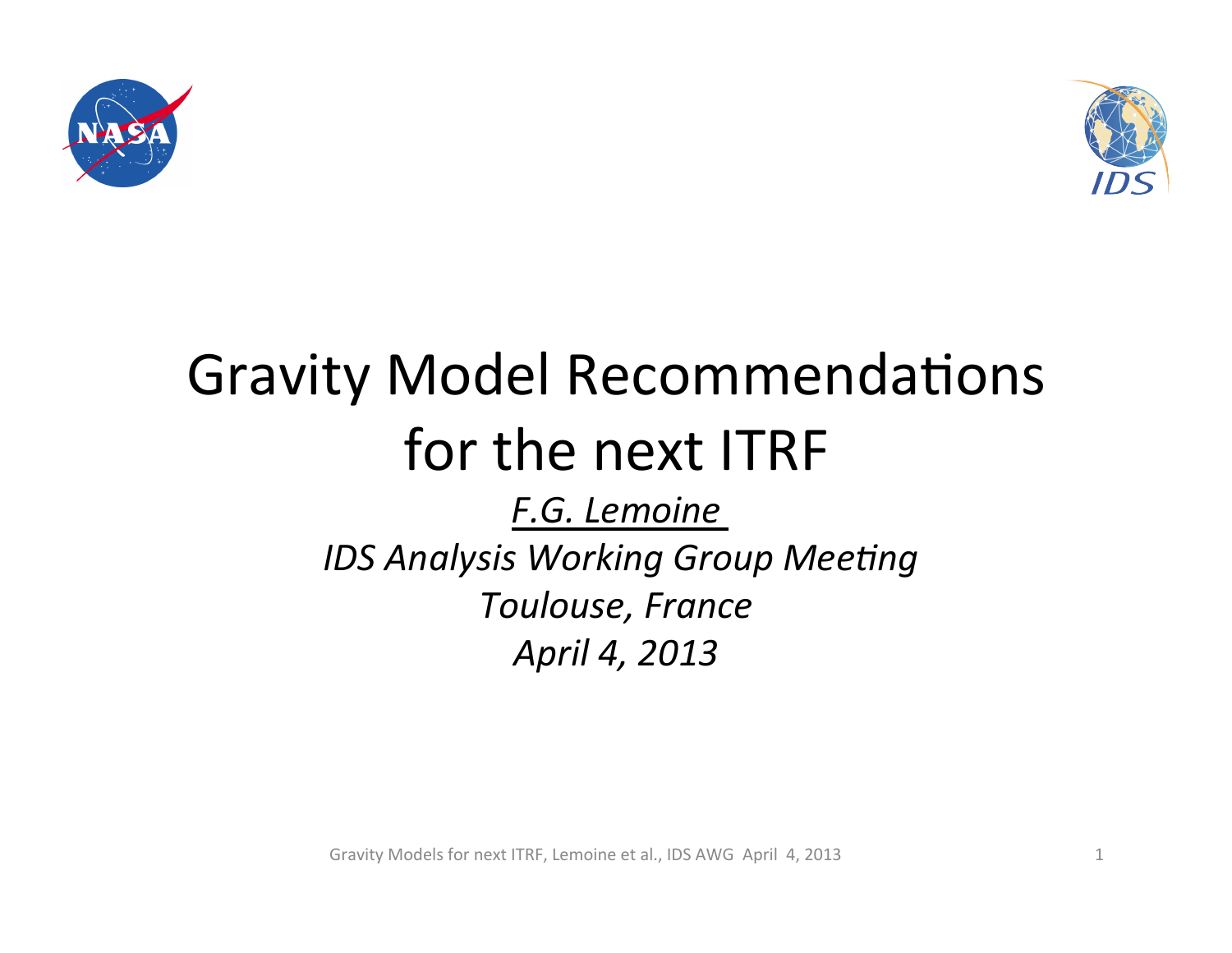



#### **Background**

• For ITRF2008, IDS AC's used models such as GGM03S, EIGEN-GL04S, GGM03C. 

• The above models are no longer adequate:

I. Models determined over a finite interval; The total gravity field of the Earth (static  $+$  time-varying) has departed from the representation supplied by those models.

II. There are indications that the parsimonious representation of TVG wrt to a static model (as in the above models) is not adequate for DORIS LEO satellites, especially after 2008.

III. Newer models present issues  $-$  because although they are determined over the GRACE data period (2002 -2010 or 2002-2011) it is not clear how best to extrapolate them for periods prior to 2002.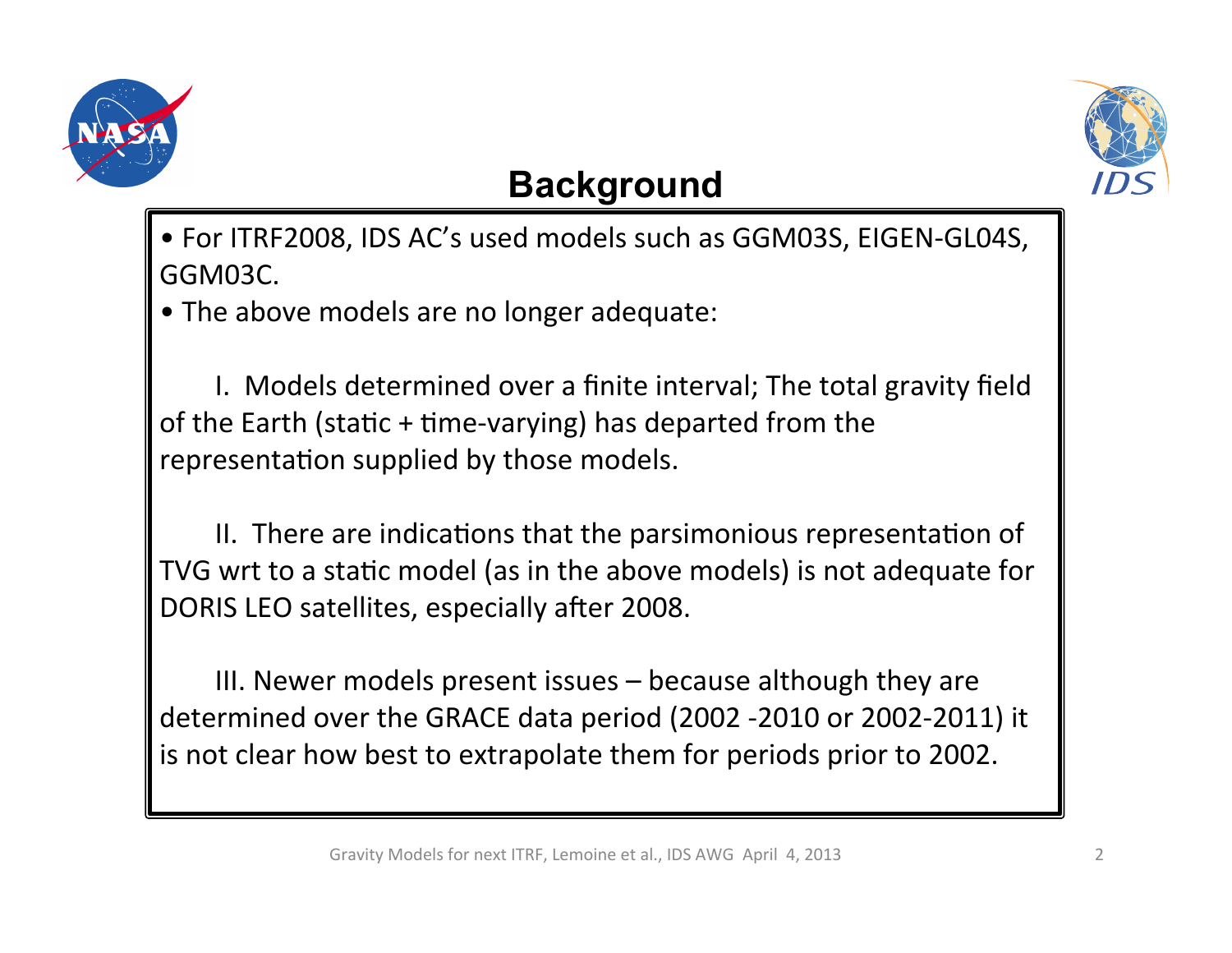



## **Classes of Available Gravity Models (1)**

| <b>Model</b>                                            |                                                                                                                                                                                                                                                                                                              |
|---------------------------------------------------------|--------------------------------------------------------------------------------------------------------------------------------------------------------------------------------------------------------------------------------------------------------------------------------------------------------------|
| Satellite-only or Combination<br>(Comprehensive models) | <b>Data:</b> GRACE+Lageos; GRACE+GOCE+Lageos; or same<br>models + surface gravity & altimetry.                                                                                                                                                                                                               |
|                                                         | <b>Representation:</b> Static field to high degree + Secular<br>terms + Annual + Semiannual variations to lower degree.                                                                                                                                                                                      |
|                                                         | <b>Problem:</b> How reliable is extrapolation of field to non-<br>GRACE time period (> 2012, or < 2002)?                                                                                                                                                                                                     |
| Time series                                             | <b>Data:</b> GRACE + Lageos; GRACE-only (e.g. monthly or 10-<br>day solutions); SLR+DORIS                                                                                                                                                                                                                    |
|                                                         | Representation: 50x50, 60x60? + static field (GRACE-<br>derived); 4x4 + static field (SLR+DORIS)<br><b>Problems: (1) Latency; (2) Solution interval might be less</b><br>than available DORIS data interval; (3) For 4x4 SLR<br>+DORIS series, $C_{40}$ not reliable before launch of Stella<br>(~Oct. 1993) |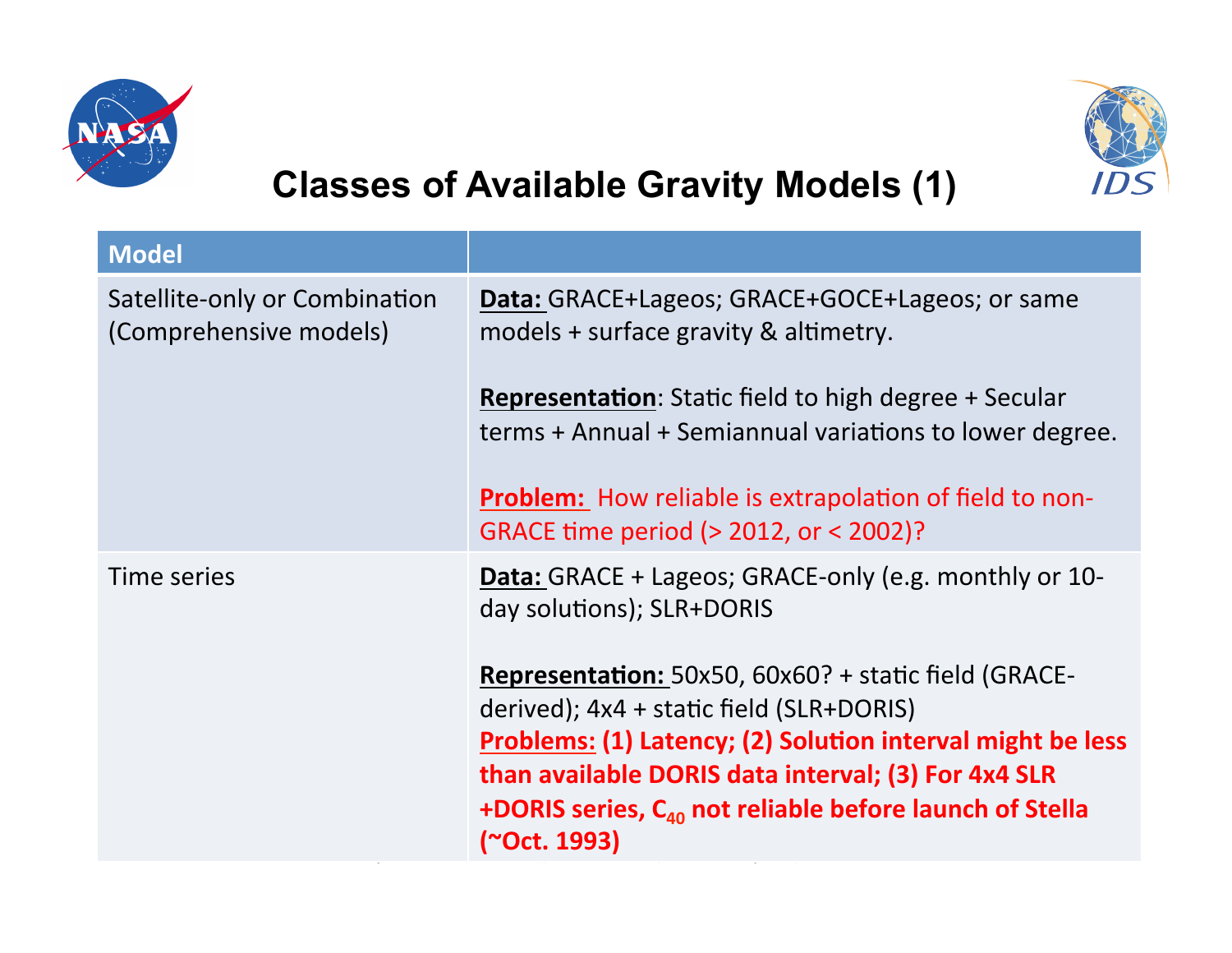

### **Classes of Available Gravity Models (2)**



| <b>Model</b>            |                                                                                                        |
|-------------------------|--------------------------------------------------------------------------------------------------------|
| Time-series-derived (1) | <b>Data:</b> SLR+DORIS to multiple satellites                                                          |
|                         | <b>Representation:</b> Static field to high degree + Secular<br>terms + various periodic terms to 4x4. |
|                         | <b>Problem:</b> (1) How reliable is extrapolation of field to<br>non-data period(> 2012, or < 1993);   |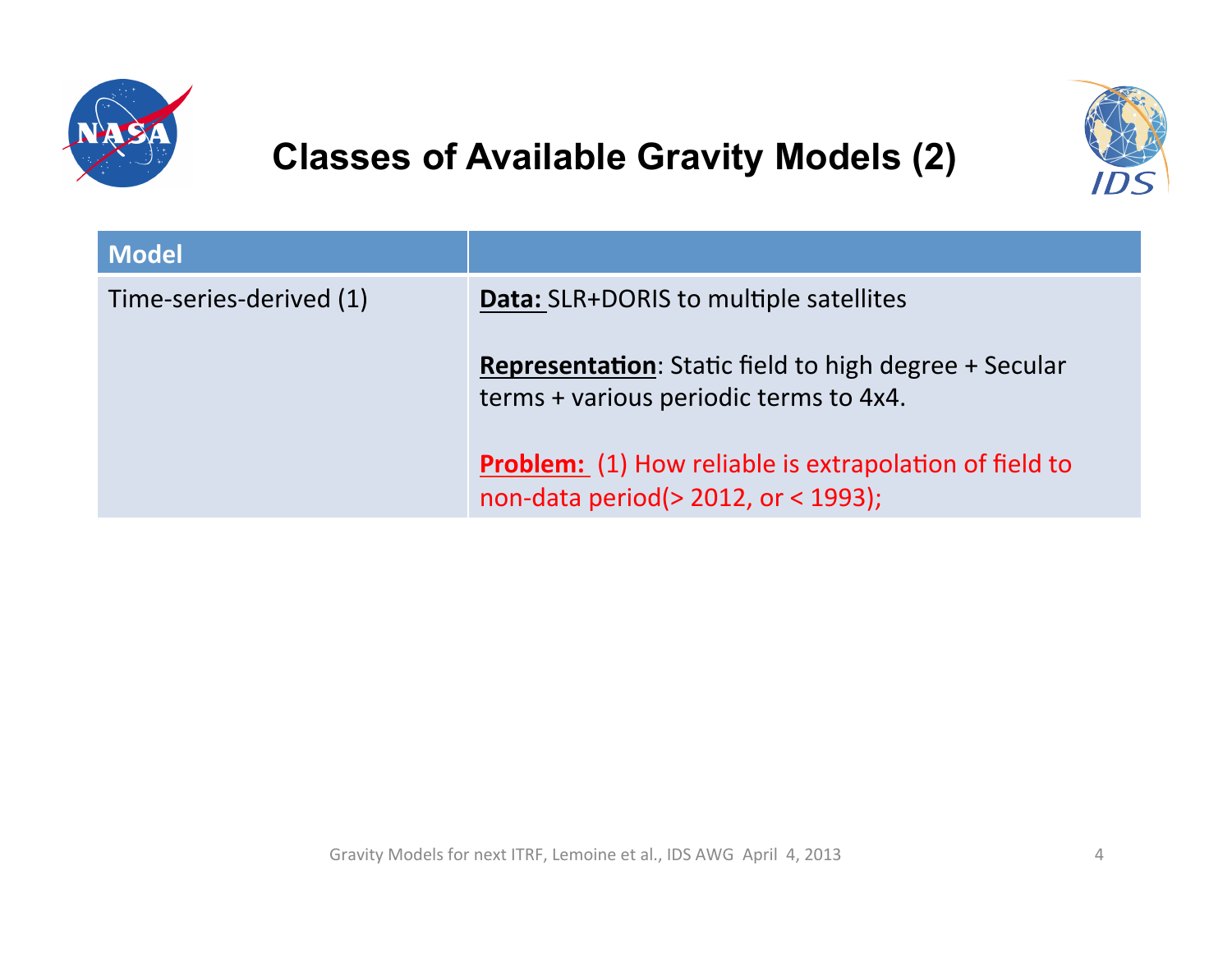

#### **Gravity Models Available (1)**



| <b>Model</b>                                            | <b>Description</b>                                                                                                                                                                   |
|---------------------------------------------------------|--------------------------------------------------------------------------------------------------------------------------------------------------------------------------------------|
| EIGEN-6C2 (GFZ/GRGS, Förste<br>et al., 2012)            | Data: GRACE (March 2003 – Dec. 2010), Lageos1+2<br>(1985-2010), GOCE (2009-2011), Surface Data.<br>Type of Model: Static terms (379x379) + secular + annual<br>+semiannual to 50x50. |
| <b>EIGEN-6S (GFZ/GRGS, Förste</b><br>et al., 2011)      | Data: Same as above. No Surface Data. (Satellite-only<br>model).<br><b>Type of Model:</b> Static terms $(240x240) +$ secular + annual<br>+semiannual to 50x50.                       |
| <b>GOCO2S</b> (Goiginger et al.,<br>2011); GOCO3S (xxx) | Data: GRACE (7 yrs); CHAMP (8 yrs); GOCE (8 months);<br>Lageos1+Lageos2 (5 years).<br><b>Type of Model:</b> static model (280x280). Time-varying<br>terms not publically available.  |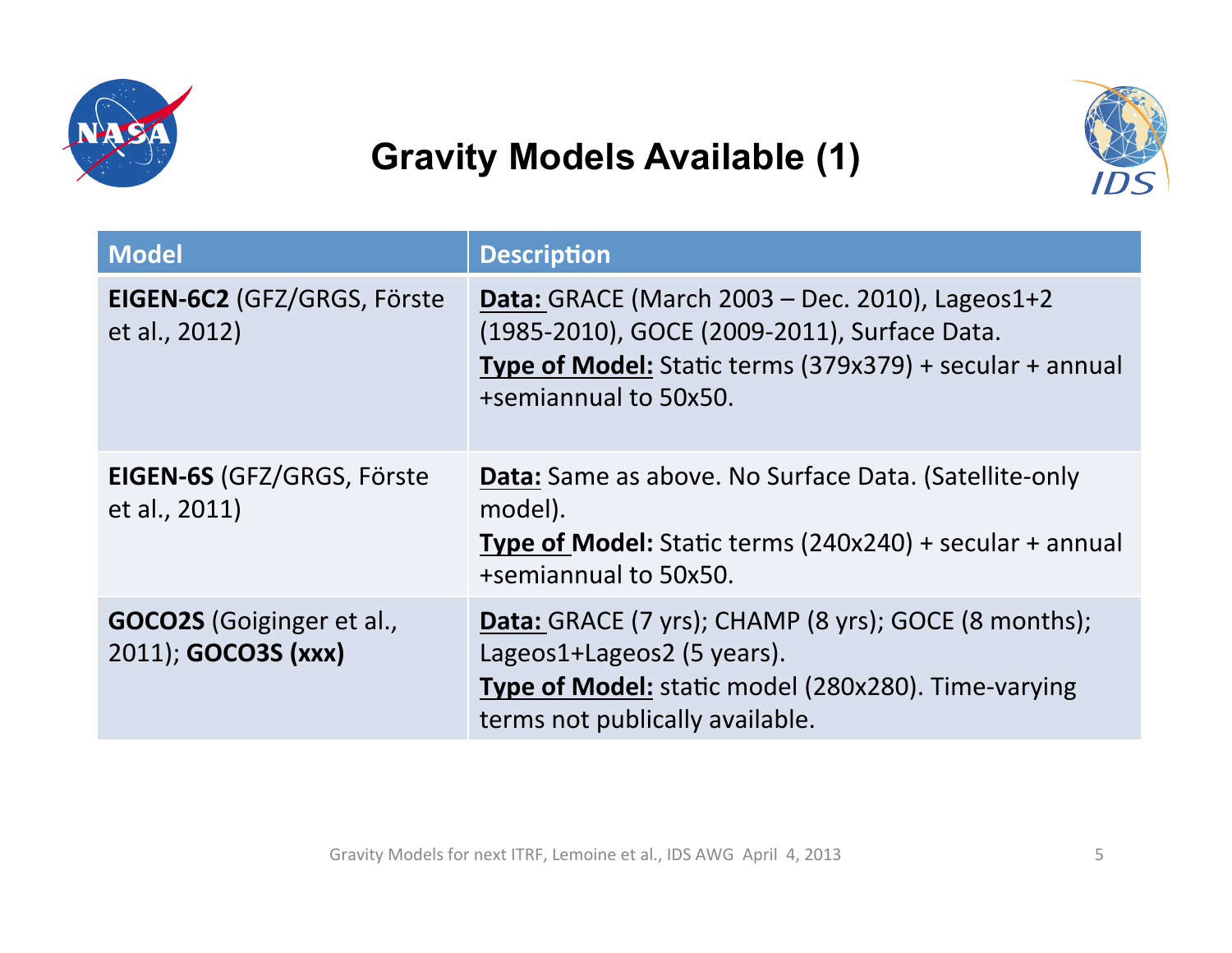

### **Gravity Models Available (2)**



| <b>Model</b>                                                                                | <b>Description</b>                                                                                                                                                                                                            |
|---------------------------------------------------------------------------------------------|-------------------------------------------------------------------------------------------------------------------------------------------------------------------------------------------------------------------------------|
| <b>GRGS_RL02bis_MEAN-FIELD</b><br>(2011)                                                    | <b>Data:</b> $\approx$ 1 year more data than EIGEN-6S.<br><b>Type of Model:</b> Static terms $(240x240)$ + secular + annual<br>+semiannual to 50x50.<br><b>COMMENT:</b> Model used in CNES GDR-D Standards (Jan.<br>$2012$ ). |
| <b>GIFXXX</b>                                                                               | Data: GRACE                                                                                                                                                                                                                   |
| Time Series. GRGS RL02, 10-<br>day gravity fields (Bruinsma et<br>al., 2002).               | Data: GRACE + Lageos1+Lageos2<br><b>Type of Model:</b> 50x50 10-day time series; Accompanied<br>by specific static model. Available Period: 2002 - 201X).                                                                     |
| Time Series. NASA GSFC,<br><b>Weekly Smoothed gravity</b><br>fields (Lemoine et al., 2011). | Data: 11 SLR+DORIS Satellites: Lageos1, Lageos2,<br>Starlette + Stella+Ajisai+ TOPEX+Envisat+Jason2+Westpac<br>+Larets+Cryosat2<br><b>Type of Model:</b> 4x4 time series + static model (GOCO2S)                              |

Gravity Models for next ITRF, Lemoine et al., IDS AWG April 4, 2013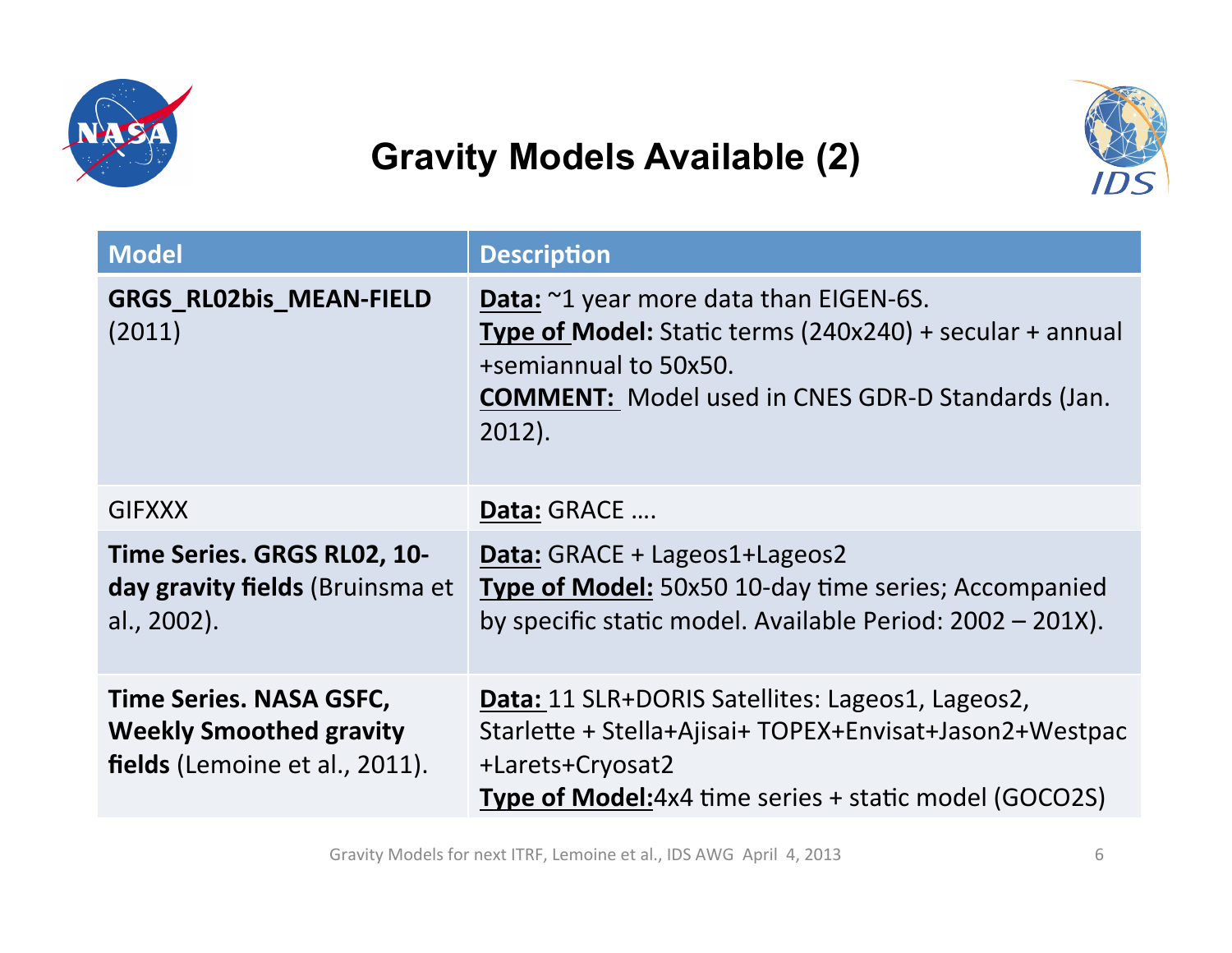

#### **Gravity Models Available (3)**



| <b>Model</b>                                                      | <b>Description</b>                                                                                                                                                                                                                                                                                                                                                                                                                                                                                                      |
|-------------------------------------------------------------------|-------------------------------------------------------------------------------------------------------------------------------------------------------------------------------------------------------------------------------------------------------------------------------------------------------------------------------------------------------------------------------------------------------------------------------------------------------------------------------------------------------------------------|
| <b>Time Series-Derived. NASA</b><br>GSFC, (Lemoine et al., 2012). | Data: 11 SLR+DORIS Satellites: Lageos1, Lageos2,<br>Starlette + Stella+Ajisai+ TOPEX+Envisat+Jason2+Westpac<br>+Larets+Cryosat2<br>Type of Model: Fitted terms (secular, annual, semiannual<br>to $4x4$ ; 18.6 yr for C20) + GOCO2S as static field.<br><b>COMMENT:</b><br>(1). Used in GSFC std1204 TOPEX/Jason1/Jason2 orbits;<br>and in GSCWD15, 18 DORIS SINEX Time Series.<br>(2). Update Soon (new Time series being developed with<br>data through December 2012; Various improvements;<br>and More satellites). |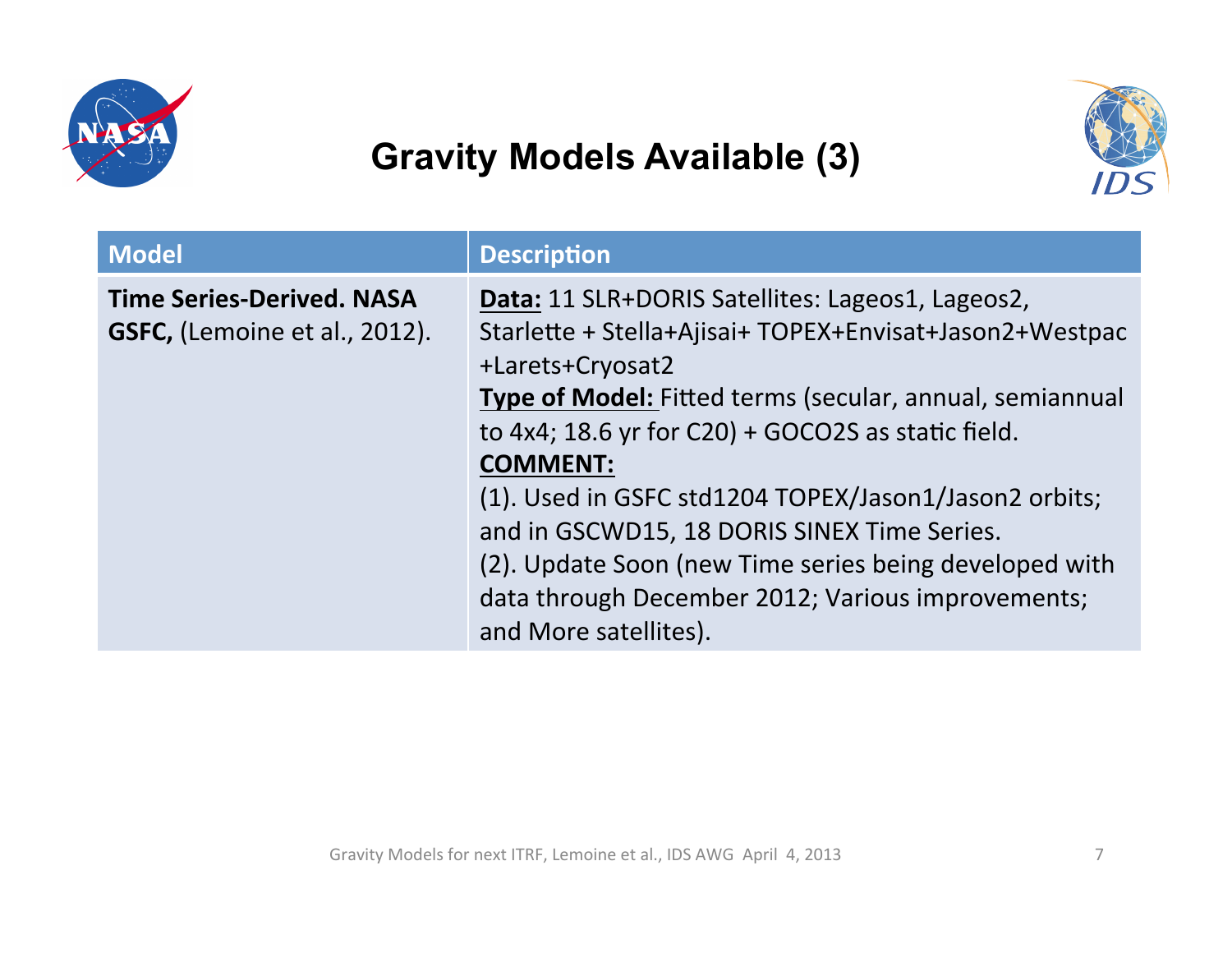

### **Gravity Models Available (4)**



| <b>Model</b>                                              | <b>Description</b>                                                                                                                                                                                                          |
|-----------------------------------------------------------|-----------------------------------------------------------------------------------------------------------------------------------------------------------------------------------------------------------------------------|
| <b>GRACE-derived monthly</b><br>solutions (CSR, GFZ, JPL) | Data: GRACE-only<br>Type of Model: XXxXX monthly model.<br><b>Comment:</b><br>(1) C20 term not necessarily reliably determined from<br><b>GRACE-data alone.</b><br>(2) No solutions available outside of GRACE-time period. |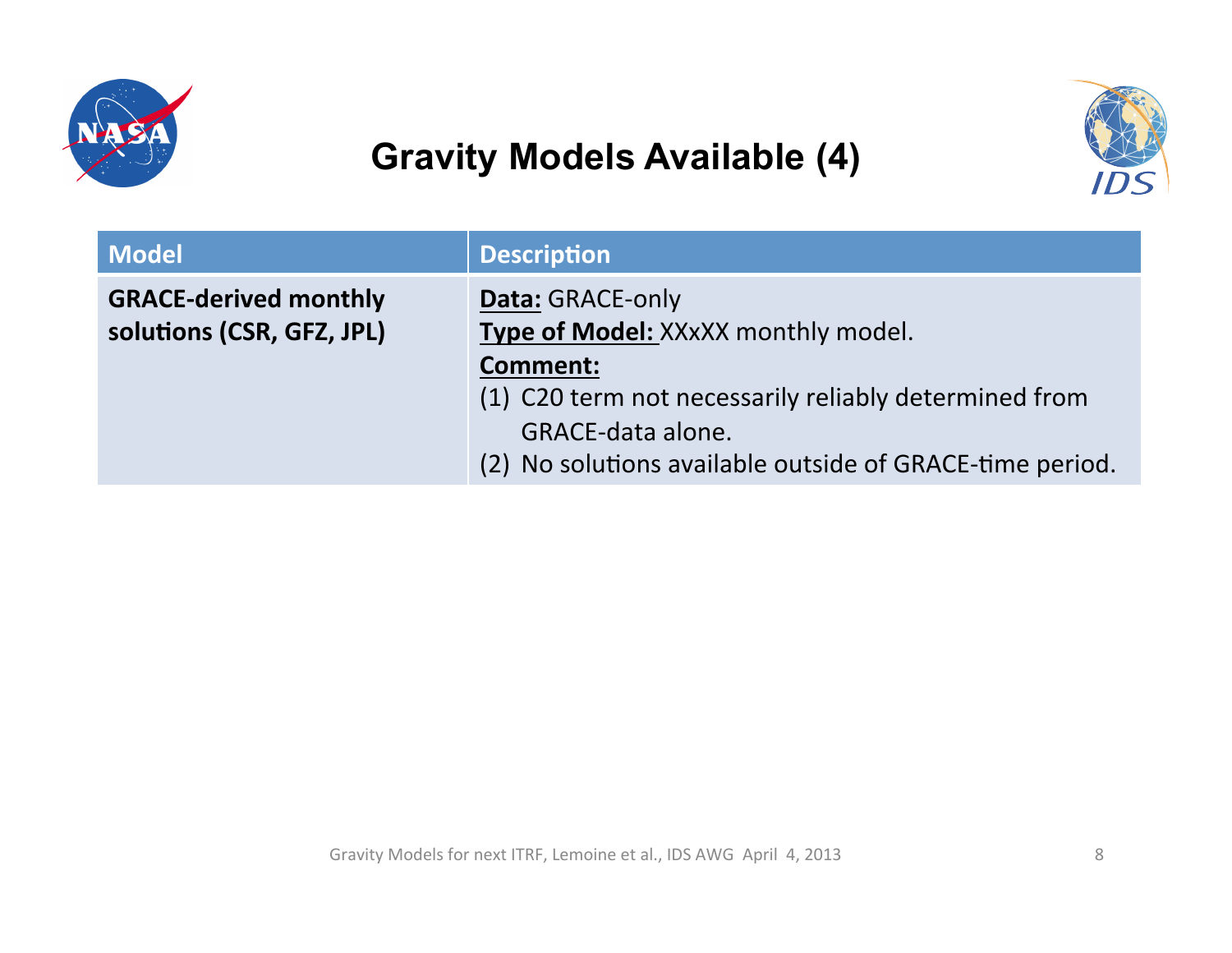

#### **Recommendations**



(1) Use a "fitted" model Determined over 1993-2012 (as with GSCWD15, 18). 

(2) Use Different Gravity Models for Different Time Periods.

(2A) Before 2002. Use EIGEN-GL04S1 (Förste et al., 2008). Advantage: This model was used in GDR-C standards (CNES), and with std1007 orbits (NASA GSFC) – and before  $2002 - it$  had reasonable performance. It also has the virtue of simplicity.

(2B) Before 2002: Modified static comprehensive model (see 3A) without linear extrapolated terms and fix-ups for low degree terms (C20, C21, C22, S22, S21, C30).